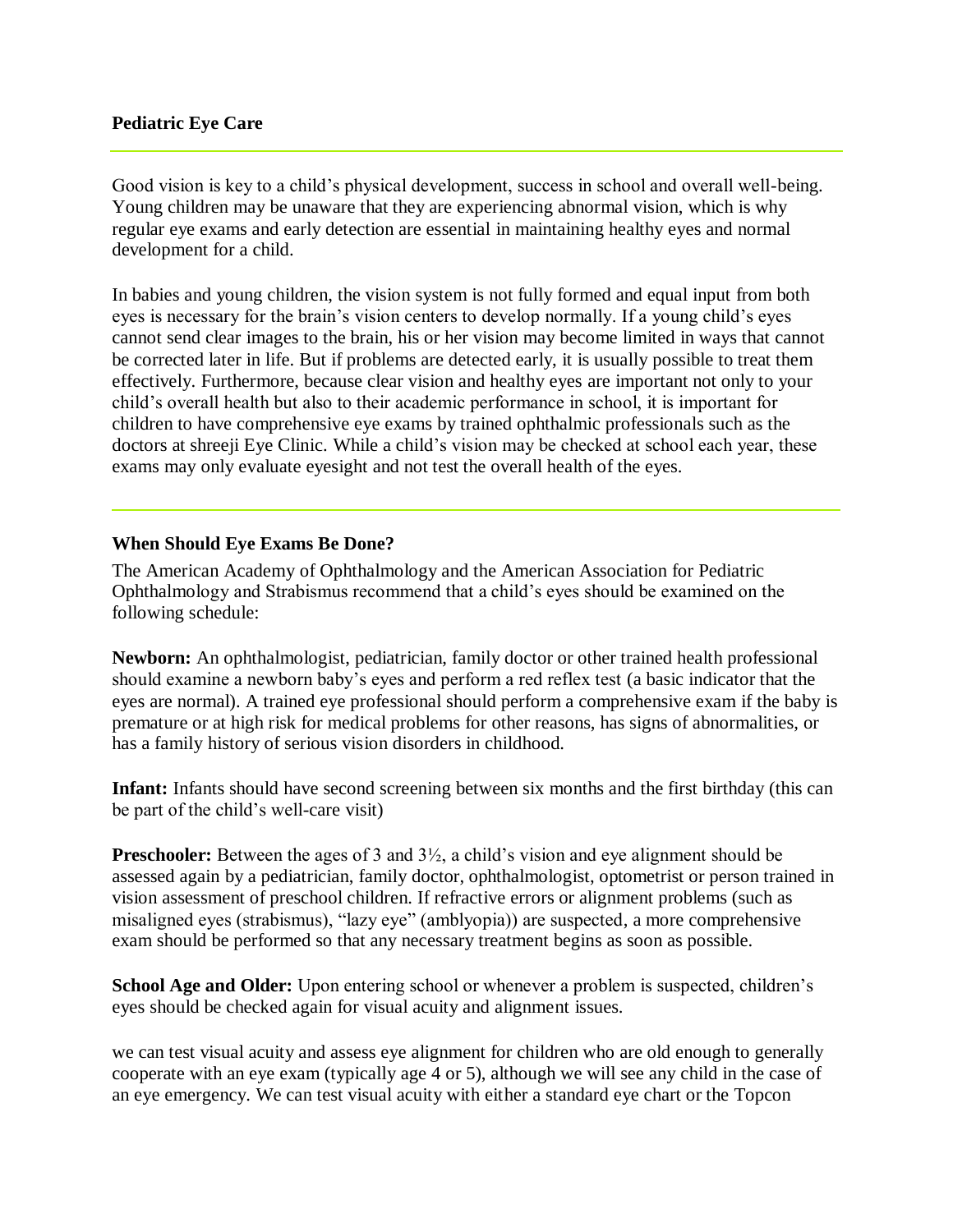autorefractor. The Topcon autorefractor gives us a highly accurate reading of the child's refraction and does not require a young child to decipher symbols on a chart. Either approach to testing will determine whether the child can focus normally at far, middle and near distances and if the child has any refractive errors such as myopia (nearsightedness), hyperopia (farsightedness) or astigmatism).

Nearsightedness is the most common refractive error at this age and can be corrected with eye glasses. Other refractive errors are also common and it is possible for a child to have more than one type of refraction issues. We also provide a comprehensive exam for misaligned eyes (strabismus), "lazy eye" (amblyopia), and other focusing problems. If any of these conditions is suspected, we will recommend various treatment options.

For older children (teenagers and above), eye exams are very similar to those used for adults, including a visual field test, dilation, slit lamp examination, retinoscopy and refraction. After the exam is completed and an accurate diagnosis has been made, we will develop a treatment plan that may include eyeglasses, prescription, medication, or surgery if any conditions do exist. LASIK is not typically performed on children: patients must be at least 18 with stable eye prescriptions.

# **What Safety Precautions Should Parents Take For Sports?**

Playing sports such as baseball are a party of a healthy lifestyle. Given the high levels of obesity in the United States, children's participate in sports should be thoroughly encoraged. However, tens of thousands of sports and recreation-related eye injuries occur each year. The good news is that 90% of serious eye injuries are preventable through the use of appropriate protective eyewear.

For all age groups, sports-related eye injuries occur most frequently in baseball, basketball and racquet sports. However, for children and young adult athletes between the age of 5 and 15, most sports-related injuries in the US occur while playing baseball. Consequently, it is recommended that children should wear sports eye protectors for cricket, football, racquet sports, indoor soccer, hockey.

If a child already has reduced vision in one eye, parents should consider the risks of injuring the stronger eye before allowing the child to particiate in contact or racquet sports. Check with the eye doctors to see if additional eye protection is warranted, and whether participating in such a sport is advisable.

If a child's eye is injured, see a health care professional, preferably an ophthalmologist, or go to the emergency room *immediately* even if the eye injury appears minor. Delaying medical attention can result in permanent vision loss or blindness. While seeking medical help, care for the child as follows:

- DO NOT touch, rub or apply pressure to the eye.
- DO NOT try to remove any object stuck in the eye. For small debris, lift eye lid and ask child to blink rapidly to see if tears will flush it out. If not, close the eye and seek treatment.
- DO NOT apply ointment or medication to the eye, unless you are a trained eye professional.
- A cut or puncture wound should be gently covered.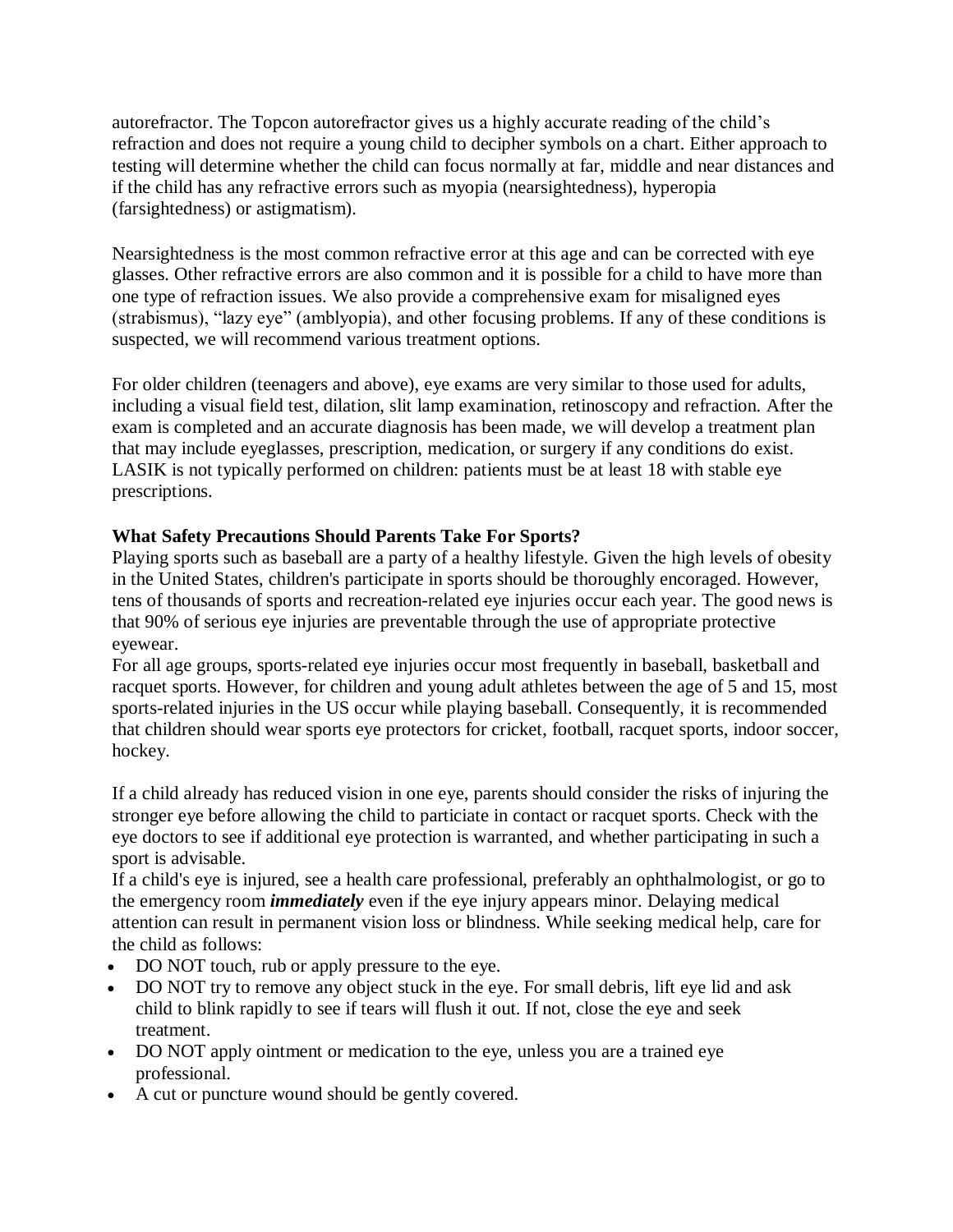Only in the event of chemical exposure, flush eye with water or saline solution. With the proper protective equipment, playing baseball and engaging in other sports are a wonderful, healthy lifestyle choice for children and adults alike.

#### **Common Eye Conditions**

Common childhood eye conditions include lazy eye (amblyopia) and crossed eyes (strabismus). These conditions are often a result of genetic factors and should be treated early to reduce the risk of complications.

### **Amblyopia (Lazy Eye)**

Amblyopia occurs when one eye develops good vision while the other does not. The eye with the poorer vision is called amblyopic. This condition is quite common; approximately two to three out of every 100 people have it. Usually only one eye is amblyopic but it possible for both eyes to be "lazy". The best time to correct amblyopia is during infancy or early childhood. During early childhood years, children's visual systems changes quickly and their sight continues to develop. In order for a child to have normal vision, it is important that both eyes develop equal vision. After the first nine years of life, the visual system is normally fully developed (and is difficult to change). Therefore if amblyopia treatment is not begun as early as possible, several problems can develop that can seriously affect vision from childhood into adulthood. These problems include that: the amblyopic eye may develop a serious and permanent visual defect; depth perception (seeing in three dimensions) may be lost, because good vision in both eyes is needed; if the stronger eye becomes diseased or injured, it can mean a lifetime of poor vision.

People with amblyopia in one eye are more than twice as likely to lose vision in the healthy eye from trauma. If the vision in one eye should be lost later in life from an accident or illness, it is essential that the other eye have normal vision. Another important reason to make sure amblyopia is detected and treated as early as possible in childhood is that people who have good vision in only one eye may find they are limited in the kinds of jobs they can perform.

### **Symptoms of Amblyopia:**

Some symptoms of amblyopia (lazy eye) to look for in a child include:

- Poor vision in one eye or overall poor vision
- Squinting, tilting the head or closing one eye to see
- Poor depth perception (difficulty judging relative distances between objects)
- An inward- or outward-wandering eye
- Headaches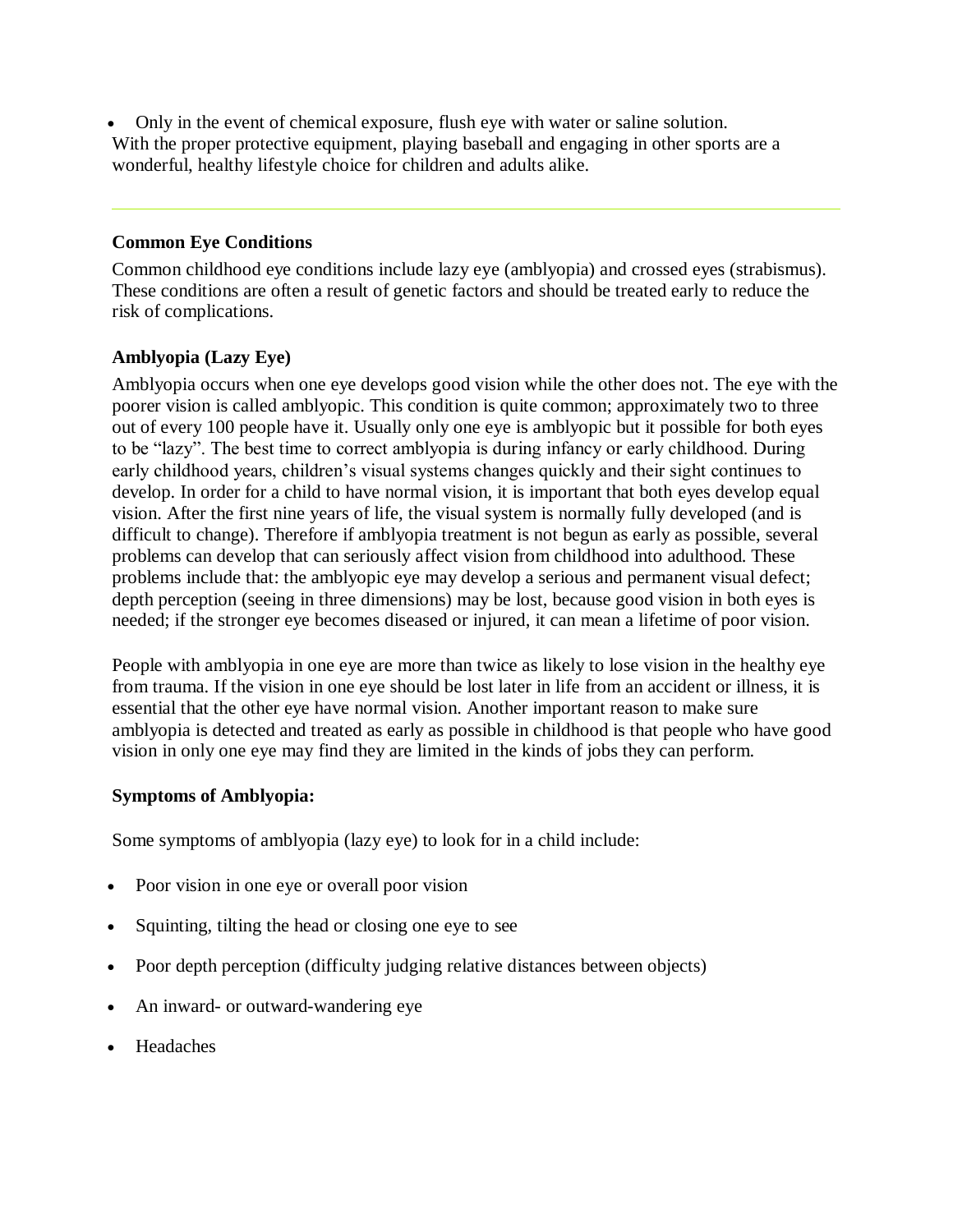If a parent notices these symptoms in their child, it is very important that the child be examined by an ophthalmologist. Lazy eye correction or treatment should begin as soon as possible so that the child's visual system can develop properly

#### **Strabismus (Crossed Eyes)**

Strabismus is a visual problem in which the eyes are not aligned properly and point in different directions. One eye may look straight ahead, while the other eye turns inward, outward, upward, or downward. The eye turn may be consistent, or it may come and go. Which eye is straight (and which is misaligned) may switch or alternate. Strabismus is a common condition among children. About 4% of all children in the United States have strbismus. It can also occur later in life and may run in families, although many people who have strabismus have no relatives with this problem.

Treatment for strabismus works to straighten the eyes and restore binocular (two-eyed) vision. In some cases of strabismus, eyeglasses can be prescribed for your child to straighten the eyes. Other treatments may involve surgery to correct the unbalanced eye muscles or to remove a cataract. Patching or blurring the strong eye to improve amblyopia is often necessary.

Symptoms: The main sign of strabismus is an eye that is not straight. Sometimes children will squint one eye in bright sunlight or tilt their head to use their eyes together. If a parent suspects their child has strabismus, they should consult an eye care professional.

### **Pseudostrabismus**

This is a condition in which the eyes of infants often appear to be crossed, though actually they are not. This condition is called pseudostrabismus. Young children often have a wide, flat nose and a fold of skin at the inner eyelid that can make eyes appear crossed. This appearance of pseudostrabismus may improve as the child grows. A child will not outgrow true strabismus. An ophthalmologist can distinguish true strabismus and pseudostrabismus.

### **Common Eye Diseases**

If the following diseases are suspected, the child should be seen by an eye care professional.

### **Conjunctivitis**

Conjunctivitis (pink eye) can refer to either a viral or bacterial infection (both very contagious), or an allergic reaction (not contagious). The symptoms of conjunctivitis include:

- The eye tears, has discharge or both, and is usually itchy and uncomfortable.
- When a viral infection is the cause, the child may also have a fever, sore throat and runny nose.